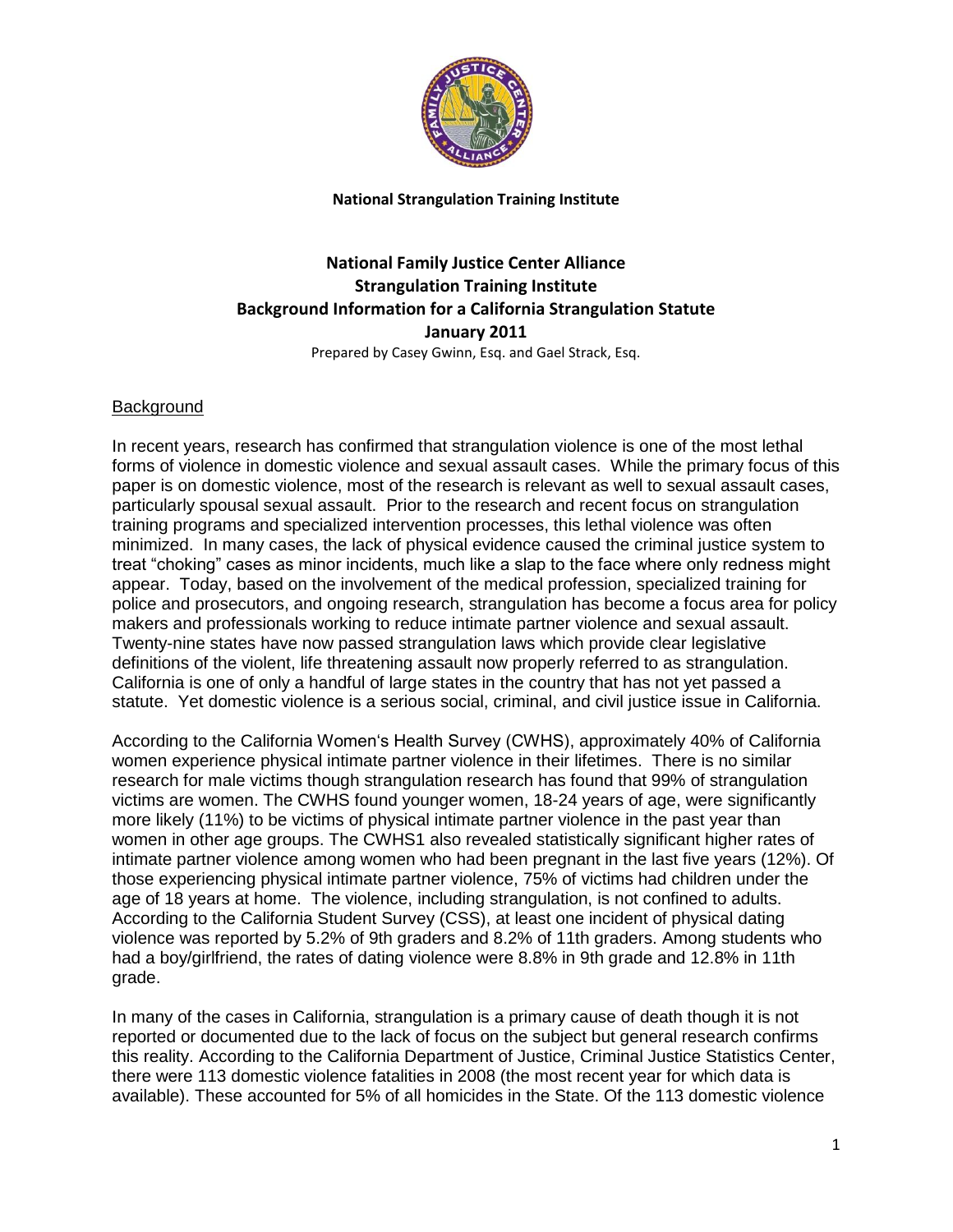

homicides in 2008, 99 of the victims were females (88%), and 14 were males (12%). The 1993 National Mortality Followback Survey of adults shows that the percent of women dying from strangulation was approximately 12%. While there is little research specifically examining strangulation in the context of intimate partner violence or homicide, some experts have suggested that those numbers could be as high as 20% of all domestic violence homicides. Applying numbers from the strangulation field, 20% of all domestic violence homicides could involve strangulation which would account for 20-25 homicides per year in California.

Law enforcement agencies in California are already investing enormous resources in addressing domestic violence cases but there is no consistent set of standards for the handling of strangulation cases. In most jurisdictions, the large majority of such cases are still being handled as misdemeanors and when handled as felonies there is little legal guidance for judges or juries on the nature of the crime when strangulation is involved. According to the California Department of Justice, Criminal Justice Statistics Center, there were174, 649 domestic violence-related calls for assistance in 2007 (the most recent year for which data is available).

#### Key Reasons to Pass a California Strangulation Statute

The Family Justice Center Alliance [\(www.familyjusticecenter.org\)](http://www.familyjusticecenter.org/) has become a national leader in the effort to educate professionals and policy makers on strangulation. The Strangulation Training Institute [\(http://www.familyjusticecenter.com/Strangulation-Training/strangulation](http://www.familyjusticecenter.com/Strangulation-Training/strangulation-training.html)[training.html\)](http://www.familyjusticecenter.com/Strangulation-Training/strangulation-training.html) is a specialized team of police officers, prosecutors, advocates, and survivors of domestic violence and sexual assault that provide training across the United States and around the world on the investigation, prosecution, and advocacy issues related to strangulation.

The following reasons have been prepared to assist elected officials, policy makers, and caring community members in supporting the passage of a strangulation statute in California.

- Every state prosecutor's association in the country that has studied the issue has concurred in the need for a statute and has supported such legislation. The National District Attorney's Association (NDAA) has also studied the issue and recommended specific legislation.
- Twenty nine states have now passed statutes in the last ten years but California has failed to make this offense a priority focus area even though much of the research on strangulation has emanated out of California and specifically out of San Diego. (NDAA Article). After NDAA's recent research publication, Illinois, New York and Mississippi passed strangulation felony laws in 2010 with other states in process.
- The NDAA and the Battered Women's Justice Project have strongly endorsed the creation of such statutes. The National Family Justice Center Alliance has provided technical assistance to most, if not, all of the states that have passed strangulation statutes.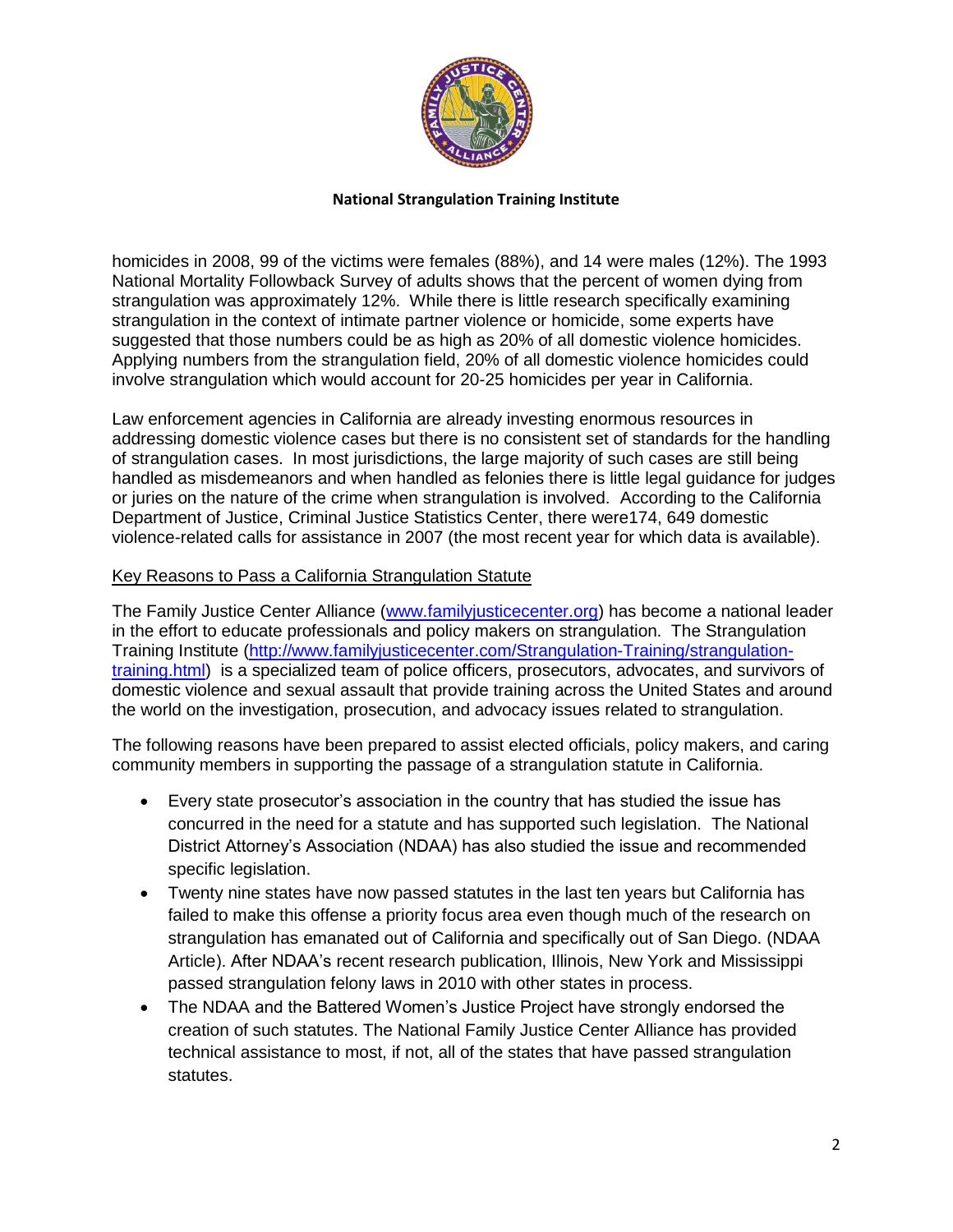

- The largest strangulation study conducted to date is from San Diego, California where 300 cases were studied. (Taliaferro, 2009) The San Diego City Attorney's office found that most cases lacked physical evidence of strangulation – only 15% had a photograph of sufficient quality to be used in court as physical evidence of strangulation and no symptoms were documented or reported in 67% of the cases. (Strack, 2001)
- Strangulation is more common than professionals have realized. Recent studies have now shown that 34% of abused pregnant women report being "choked" (Bullock, 2006); 47% of female domestic violence victims reported being "choked" (Block, 2000) and most experts believe the rate is higher given the lack of minimization by victims and the lack of education.
- Victims of multiple strangulation "who had experienced more than one strangulation attack, on separate occasions, by the same abuser, reported neck and throat injuries, neurologic disorders and psychological disorders with increased frequency". (Smith, 2001)
- **Almost half of all domestic violence homicide victims had experienced at least one episode of attempted strangulation prior to a lethal or near lethal violent incident (Glass, Sage, 2008). Victims of prior attempted strangulation are 7x more likely of becoming a homicide victim. (Glass, et al, 2008).**
- Strangulation is more serious than professionals have realized. Loss of consciousness can occur within 5 to 10 seconds and death within 4 to 5 minutes. (Watch, 2009; Hawley, McClane, 2001). The seriousness of the internal injuries may take a few hours to be appreciated and delayed death can occur days later. (Hawley, McClane, 2001).
- Because most strangulation victims do not have visible injuries, strangulation cases are minimized or trivialized by law enforcement, medical and mental health professionals.
- **Oftentimes even in fatal cases, there is no external evident injury whatsoever**. (Hawley, Forensic Medical Findings in Fatal and Non-Fatal Intimate Partner Strangulation Assaults).
- Strangulation is lethal force and is one of the best predictors of a future homicide in domestic violence cases. (Glass, et al, 2008).
- All strangulation cases must be meticulously assessed and documented. Even in fatal strangulation cases, it has been reported that documentation is missed. According to Dr. Dean Hawley, a common scenario for homicidal strangulation is that the individual is found dead, often reported by the assailant, with a vague history of substance abuse or depression. There being no externally-evident injury, the body is taken for autopsy with a suspicion of drug overdose and the injury of strangulation is not found until the neck dissection is carried out at autopsy, ordinarily at the end of the case. Therefore, photographs and trace evidence collections are not made.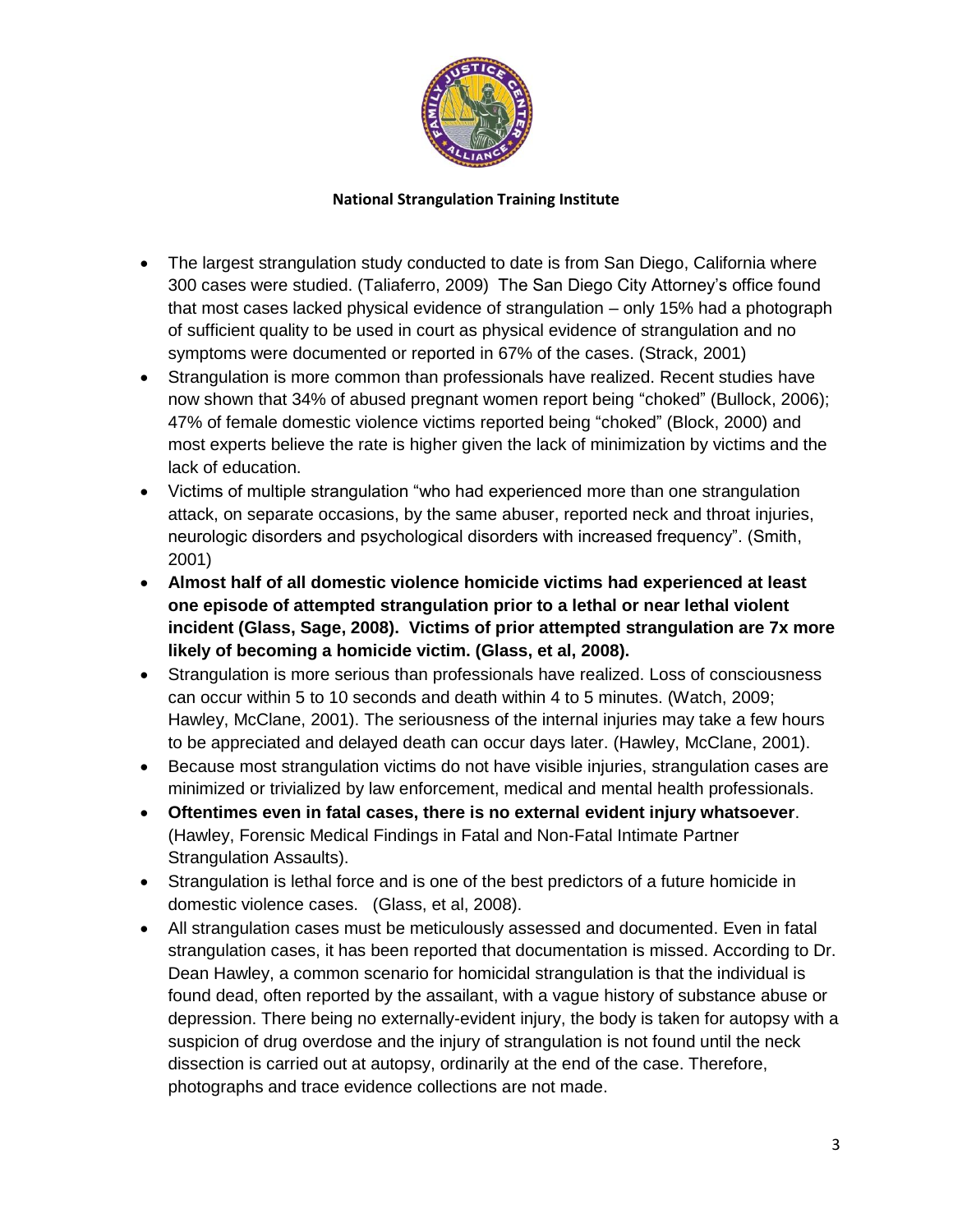

- When strangulation is minimized by professionals, it also sends the wrong message to victims. They are generally in denial or minimizing their situation, yet they may not realize their level of danger, be referred to advocates or counselors nor be provided with adequate safety planning information.
- Strangulation does not fit neatly into any other crime. You can strangle someone nearly to death with no visible injury. What is it? A misdemeanor assault with a likely sentence of a \$400 fine and public work service. It is not a PC273.5. We have documented many murders with no visible injuries.
	- $\circ$  It might be a felony assault but expert testimony is necessary and even then there are no elements that relate to the actual nature of the crime.
	- $\circ$  It is most likely an attempted murder but police officers and prosecutors will be reluctant to file those charges because of the lack of documentation and their lack of education, training and practice.
- The IACP National Law Policy Center has incorporated strangulation training into their policy and model police protocols on domestic violence. (IACP, 2006).
- In 2008, the Abuse Assessment Screen has been revised to address nonlethal strangulation due to the body of research. (JOGNN, 2008)
- In 2009, a review and analysis of laws related to strangulation in 50 states was conducted by Kathryn Laughon, University of Virginia; Nancy Glass, Johns Hopkins University School of Nursing, and Claude Worrell, Deputy Commonwealth's Attorney from the City of Charlottesville, which concluded that all states should pass felony strangulation laws. Based on their research, they found non-lethal strangulation of intimate partners has substantial direct health effects and is associated with an increased risk of later lethal violence by a partner or ex-intimate partner but can be difficult to prosecute under existing (non-strangulation) felony laws. They recommended that all states develop polices to improve prosecution of strangulation (implementation), include strangulation in their criminal codes (bail, enhancements) and use language that includes all potential victims (child abuse, sexual assault and elder abuse).
- When laws are passed, it sends a strong message to the professionals handling such incidents that strangulation cases should be treated as serious cases and either generally requires them or gives them an incentive to receive training, develop policies and improve their practice of handling lethal domestic violence cases.
- Today, training materials on strangulation are readily available.
- Juries and judges have difficulty understanding the serious nature of the crime without clear guidance from expert witnesses, professionals with specialized training, and clear guidance in the law.
- Effective intervention in non-homicide strangulation cases, will increase victim safety, hold offenders for the crimes they commit and prevent future homicides.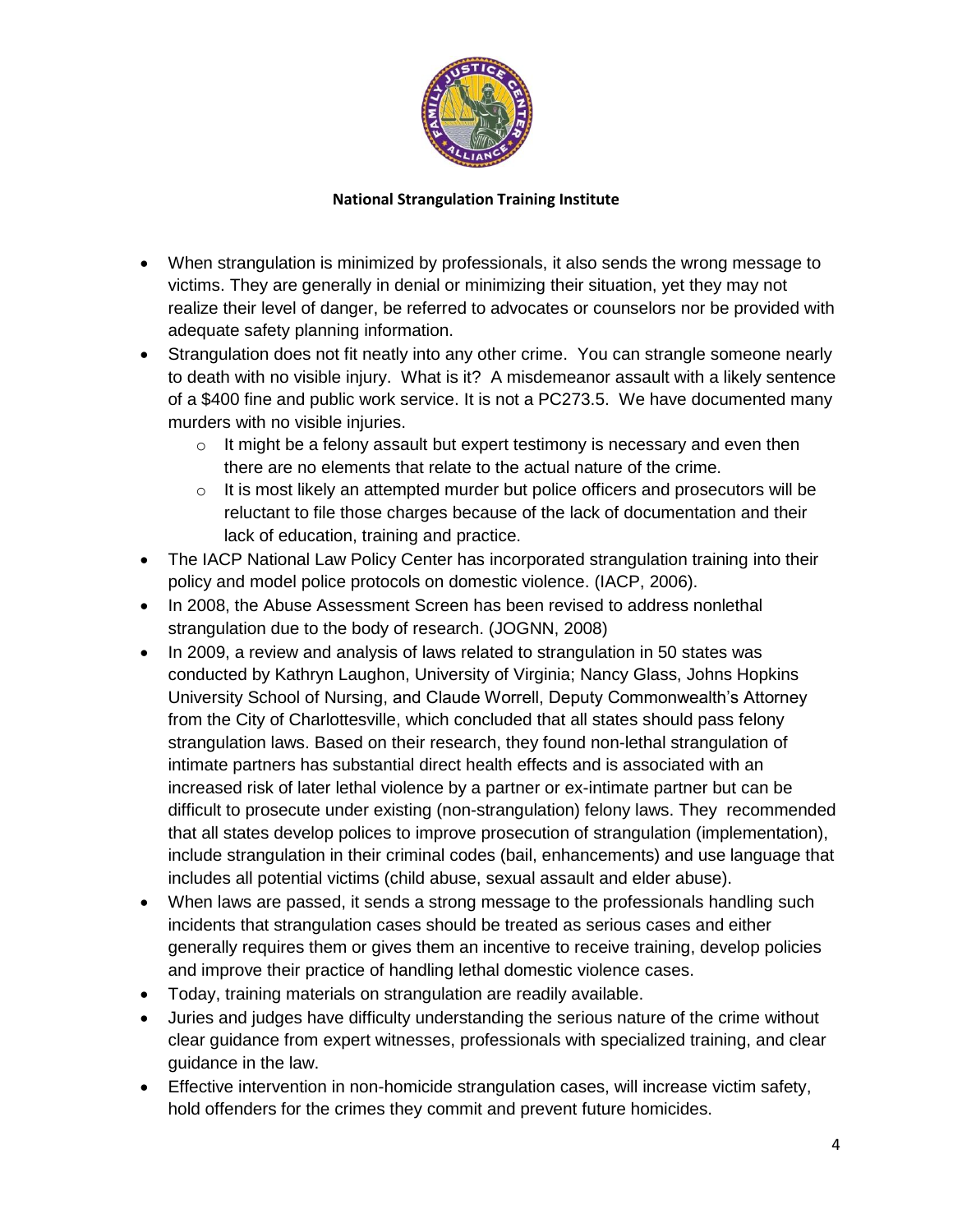

## What Will Opponents Say?

Opponents of a California Strangulation statute may argue that such legislation is not necessary because existing laws address this type of violence. They may argue that more offenders may be incarcerated in state prison. They will argue that the cost of specialized investigations and increased incarceration will burden an already impacted state budget.

### Responses to Opponents of a California Strangulation Statute

- Early intervention, prior to a homicide will save money and lives.
- In California, one domestic violence murder costs a minimum of \$2.5 million in local and state expenses. (San Diego County, HHSA Study, 1994)
- More strangulation cases will be prosecuted as high-level misdemeanor or felony level and not result in long-term incarceration unless it is a homicide.
- Any felony strangulation statute should not be a substitute for strong, misdemeanor intervention in domestic violence cases. In one study, victims had been physically abused on average for 3 years before ever being strangled (Wilbur, 2001). In the San Diego Study, 89% of the victims had a long history of prior and documented domestic violence.
- How long does the state have to wait to adequately intervene in a serious, life threatening domestic violence case?
- The impact of children witnessing strangulation violence cannot be underestimated. Children witness approximately 50% of all strangulation incidents – causing deep, longterm emotional trauma and dramatically increasing the likelihood that male children will repeat the violence as teenagers and adults. (Bancroft, 2009)
- Strangulation violence is a felony under virtually any assault statute in the United States. A specialized strangulation statute will not create a new crime, it will simply provide clear elements of an offense for existing lethal force being used consistently by violent and abusive intimate partners in California.

# References:

- *Assessing Dangerousness*, "Prediction of Homicide of and by Battered Women", Jacquelyn C. Campbell, pp. 96-113, Sage Publications, 1995.
- "A Review of 300 Attempted Strangulation Cases Part I: **Criminal Legal Issues"**, Gael B. Strack, JD, George E. McClane, MD and Dean Hawley, MD, *The Journal of Emergency Medicine*, Vol. 21, No. 3 pp. 303-309, 2001.